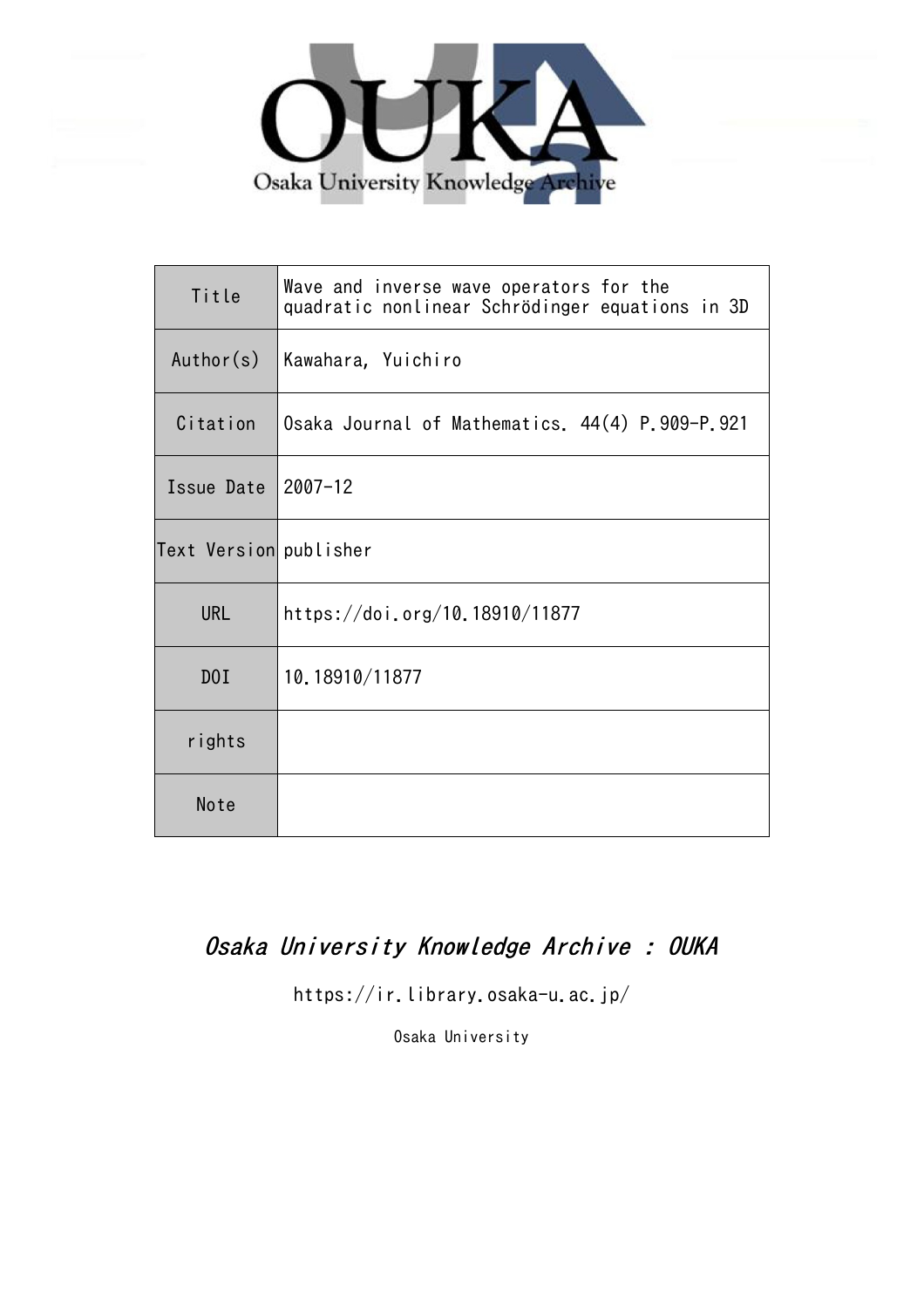# **WAVE AND INVERSE WAVE OPERATORS FOR THE QUADRATIC NONLINEAR SCHRÖDINGER EQUATIONS IN 3D**

YUICHIRO KAWAHARA

(Received September 8, 2006, revised November 29, 2006)

#### **Abstract**

Our purpose in this paper is to prove existence of wave operator  $W_+$  or inverse wave operator  $\widetilde{\mathcal{W}}_{+}$  for nonlinear Schrödinger equations with quadratic nonlinearities in three space dimensions. Our results show that the mapping  $W_+\widetilde{W}_+$  is well defined and are improvement of results on the range of inverse wave operator obtained in [6].

#### **1. Introduction**

In this paper, we study asymptotic properties of small solutions for nonlinear Schrödinger equations with quadratic nonlinearities in three space dimensions:

(1.1) 
$$
i \partial_t u + \frac{1}{2} \Delta u = \lambda u^2 + \mu \overline{u}^2, \quad (t, x) \in \mathbf{R} \times \mathbf{R}^3,
$$

where  $\overline{u}$  is the complex conjugate of *u* and  $\lambda$ ,  $\mu \in \mathbb{C}$ .

The purposes of this paper are twofold. One of them is to show that the inverse wave operator for  $(1.1)$  can be defined in a suitable Banach space. In order to do it, we consider the initial value problem:

(1.2) 
$$
\begin{cases} i \partial_t u + \frac{1}{2} \Delta u = \lambda u^2 + \mu \overline{u}^2, & (t, x) \in \mathbf{R} \times \mathbf{R}^3, \\ u(0, x) = u_0(x), & x \in \mathbf{R}^3 \end{cases}
$$

and we find a unique global solution to (1.2) under the conditions that the initial function is small in a Banach space **Y**, and  $\mathcal{U}(-t)u(t)|_{t>0}$  is a Cauchy sequence in a Banach space **X** (**Y** and **X** will be defined in the theorem below precisely), namely

(1.3) 
$$
\lim_{t,s \to \infty} \| \mathcal{U}(-t)u(t) - \mathcal{U}(-s)u(s) \|_{\mathbf{X}} = 0,
$$

<sup>2000</sup> Mathematics Subject Classification. Primary 35Q55; Secondary 35B40.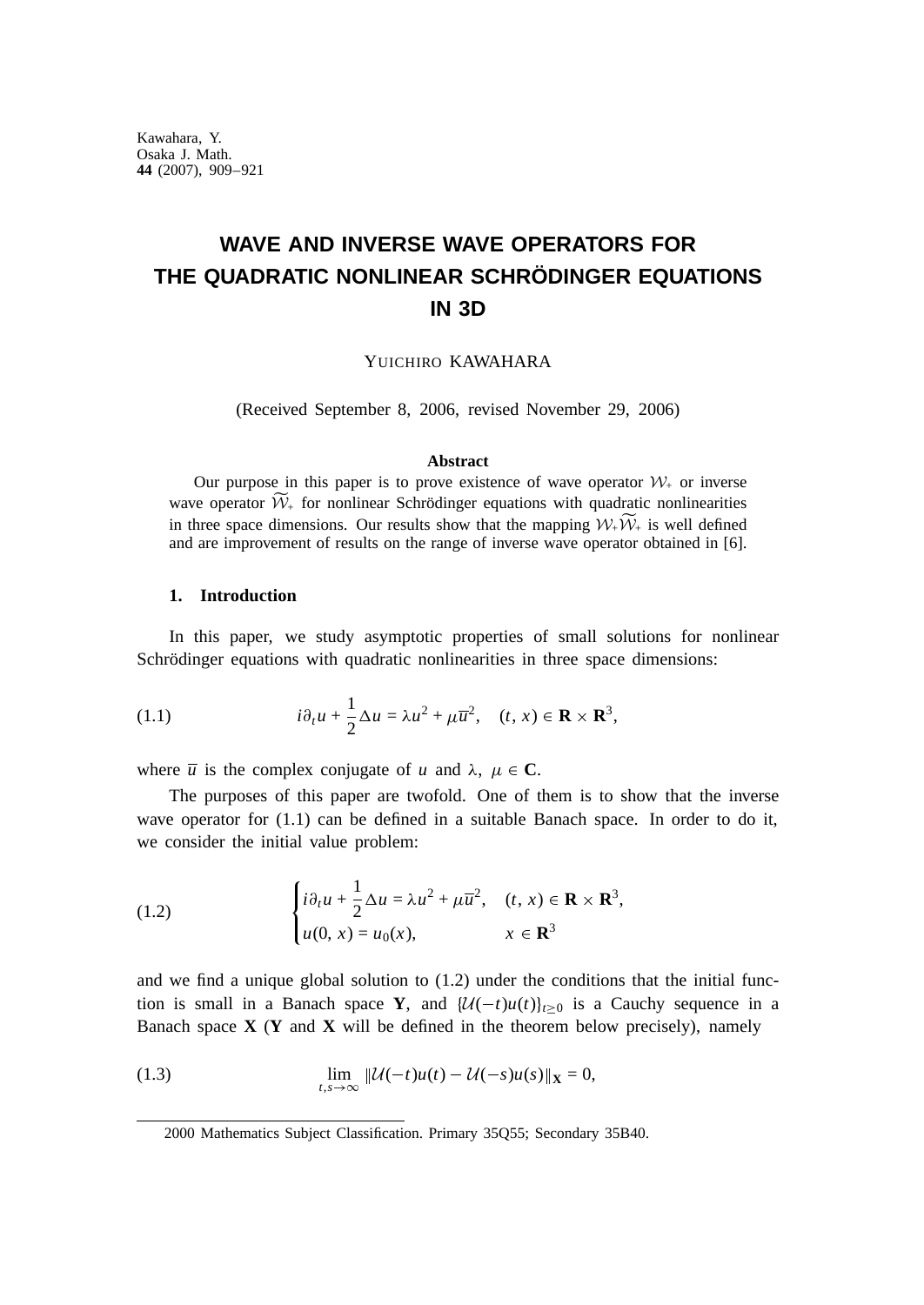where the free Schrödinger evolution group  $U(t)$  is given by

$$
\mathcal{U}(t)\psi = \frac{1}{(2\pi it)^{3/2}}\int e^{i|x-y|^2/(2t)}\psi(y)\,dy.
$$

By (1.3) we see that there exists a unique  $\phi_+ \in \mathbf{X}$  such that

$$
\lim_{t\to\infty} \|\mathcal{U}(-t)u(t)-\phi_+\|_{\mathbf{X}}=0
$$

which means that the operator  $W_+$ :  $u_0 \mapsto \phi_+$  is well defined. We call  $W_+$  the inverse wave operator and denote a range of  $W_+$  by  $R(W_+)$  and a domain of  $W_+$  by  $D(W_+)$ . Then we see that  $Y \supset D(W_+)$  and  $X \subset R(W_+)$ . Another purpose is to consider the final states problem for (1.1)

(1.4) 
$$
\begin{cases} i \partial_t u + \frac{1}{2} \Delta u = \lambda u^2 + \mu \overline{u}^2, & (t, x) \in \mathbf{R} \times \mathbf{R}^3, \\ \mathcal{U}(-\infty)u(\infty) = u_+ \end{cases}
$$

which is written as the integral equation

- -

(1.5) 
$$
u(t) = \mathcal{U}(t)u_{+} + i \int_{t}^{\infty} \mathcal{U}(t-\tau)(\lambda u^{2} + \mu \overline{u}^{2})(\tau) d\tau, \quad (t, x) \in \mathbf{R} \times \mathbf{R}^{3},
$$

for a given  $u_+ \in \mathbf{X}_1$  which is small and we prove existence of a unique global solution  $u(t) \in \mathbf{C}([1,\infty); \mathbf{Y}_1)$  of (1.5) for  $t \ge 1$  under the condition that

$$
\lim_{t\to\infty}||u(t)-\mathcal{U}(t)u_+||_{\mathbf{Y}_1}=0,
$$

where Banach spaces  $\mathbf{X}_1$  and  $\mathbf{Y}_1$  will be defined in the theorem below precisely. Then the operator  $W_+$ :  $u_+ \mapsto u(1)$  is well defined and we call  $W_+$  the wave operator. It is easy to see that  $X_1 \supset D(W_+)$  and  $Y_1 \subset R(W_+)$ . If we can show the above two existence results under the condition  $X_1 = X$ , we have  $D(\mathcal{W}_+) \subset X_1 = X \subset R(\mathcal{W}_+)$  which implies that the operator  $W_+W_+$  is well defined as the mapping from the neighborhood of the origin of  $Y$  into  $Y_1$ . This is the main result. However, existence of the scattering operator  $W_+W_+$  is still an open problem.

Many works have been devoted to study of global existence and asymptotic behavior of solutions to quadratic nonlinear Schrödinger equations (see e.g., [4], [5], [6], [10], [11], [13] and [14]). In [6], global existence and asymptotic behavior in time of small solutions to the initial value problem (1.2) was studied when the initial condition  $u_0 \in Y \equiv H^{3,0} \cap H^{1,2}$  and small, where the weighted Sobolev space  $H_p^{m,k}$  is defined by

$$
\mathbf{H}_{p}^{m,k} = \{ \phi \in \mathcal{S}' \colon \|\phi\|_{\mathbf{H}_{p}^{m,k}} = \|(1+|x|^{2})^{k/2}(1-\Delta)^{m/2}\phi\|_{\mathbf{L}^{p}} < \infty \},
$$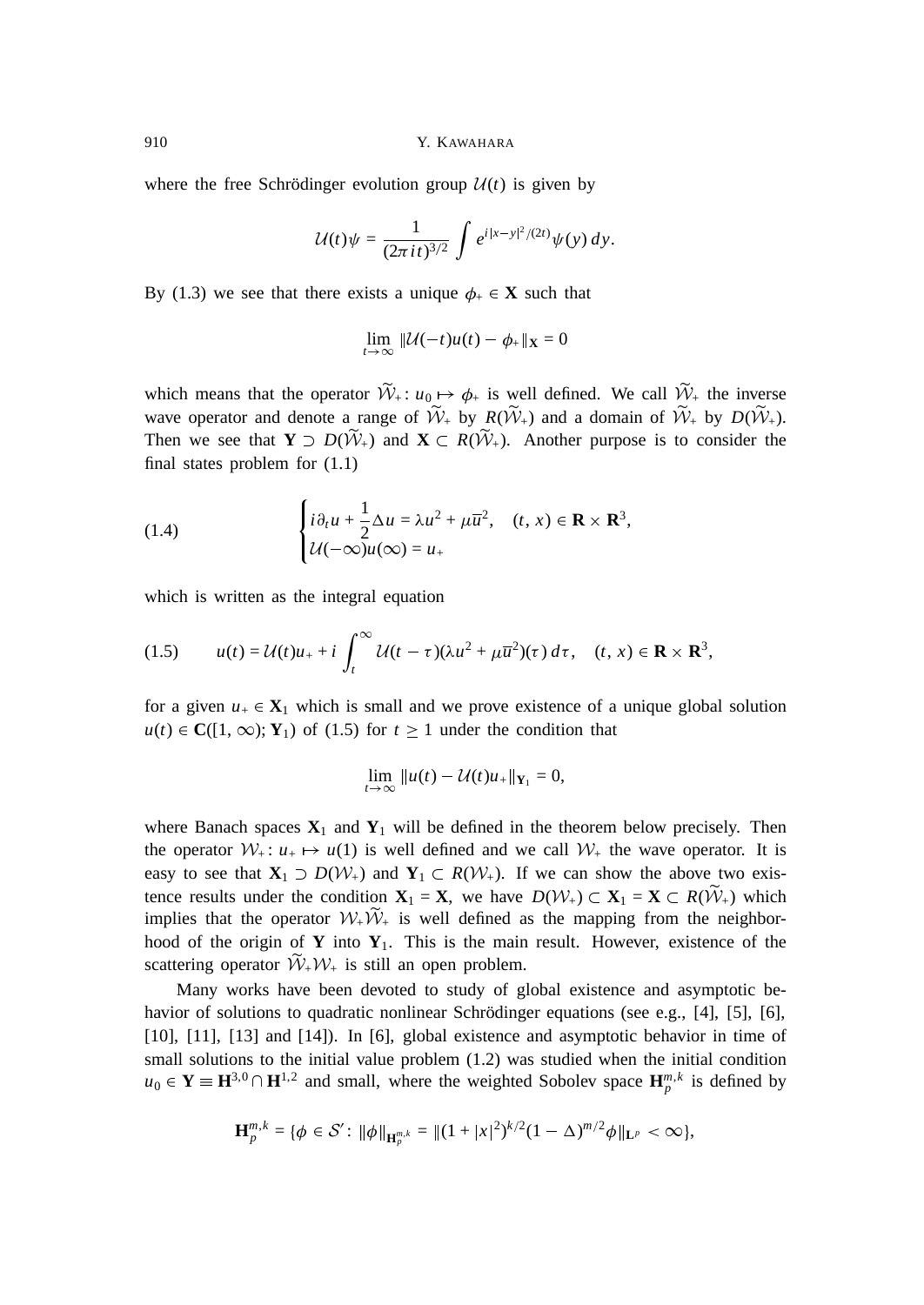with  $m, k \in \mathbf{R}, 1 \le p \le \infty$ . For simplicity, we denote  $\mathbf{H}^{m,k} = \mathbf{H}^{m,k}_2$  and  $\|\cdot\|_{\mathbf{H}^{m,k}} =$  $\|\cdot\|_{\mathbf{H}_{2}^{m,k}}$ . They obtained  $\mathbf{L}^{\infty}$  time decay estimate of solutions to (1.2):

(1.6) 
$$
||u(t)||_{L^{\infty}} \leq Ct^{-3/2} \text{ for } t > 1
$$

and the following existence theorem: for any small  $u_0 \in Y$ , there exists a unique final state  $\phi_+ \in \mathbf{X} \equiv \mathbf{L}^2 \cap \mathcal{F}\mathbf{L}^\infty$  satisfying the estimate

$$
||u(t) - \mathcal{U}(t)\phi_+||_{\mathbf{L}^2} \leq Ct^{-1/2} \quad \text{for} \quad t > 1.
$$

Order of time decay was improved by [10] as

(1.7) 
$$
||u(t) - \mathcal{U}(t)\phi_+||_{\mathbf{L}^2} \leq Ct^{-5/4} \text{ for } t > 1,
$$

where  $\mathcal{F}\psi$  is the Fourier transform of  $\psi$  defined by

$$
\mathcal{F}\psi \equiv \widehat{\psi} = \frac{1}{(2\pi)^{3/2}} \int e^{-ix\xi} \psi(x) dx
$$

and

$$
\mathcal{F}^{-1}\psi = \frac{1}{(2\pi)^{3/2}}\int e^{ix\xi}\psi(\xi)\,d\xi
$$

is the inverse Fourier transform of  $\psi$ . The function space  $\mathcal{F}L^{\infty}$  is defined by

$$
\mathcal{F}\mathbf{L}^{\infty} = \{ \phi \in \mathcal{S}' : \mathcal{F}\phi \in \mathbf{L}^{\infty} \}.
$$

Thus from the results in [6], we can define the inverse wave operator  $W_+$ :  $Y \to X$ . In [5], sharp time asymptotics of solutions around the final states of the equation (1.5) was obtained. In particular, time asymptotics of solutions from below was studied. Also a wave operator  $W_+$ :  $u_+ \mapsto u(1) \in L^2$  was constructed for the final function  $u_+ \in$  $\mathbf{X}_1 \equiv \mathbf{H}^{0,3} \cap \mathbf{H}^{3,0} \cap \mathbf{H}^{2,0}_1$ . However it is impossible to define the operator  $\mathcal{W}_+ \widetilde{\mathcal{W}}_+$ , since  $\mathbf{X}_1 \subsetneq \mathbf{X}$ .

It is important to define the scattering operator  $W_+W_+$  for scattering theory. There is a large amount of literature on the scattering problem for Schrödinger equations with nonlinearities satisfying the gauge invariant condition (see e.g., [1], [2], [3], [7] and [12]). Asymptotic completeness is shown if we prove  $Y = X = X_1 = Y_1$ . However it is still unsolved for nonlinear Schrödinger equations with quadratic nonlinearities even in the case of three space dimensions. The asymptotic completeness with the gauge invariant quadratic nonlinearity  $\lambda |u|u$  was shown in [1] and [12] for  $\lambda > 0$  and for  $\lambda$  < 0 if the data are small.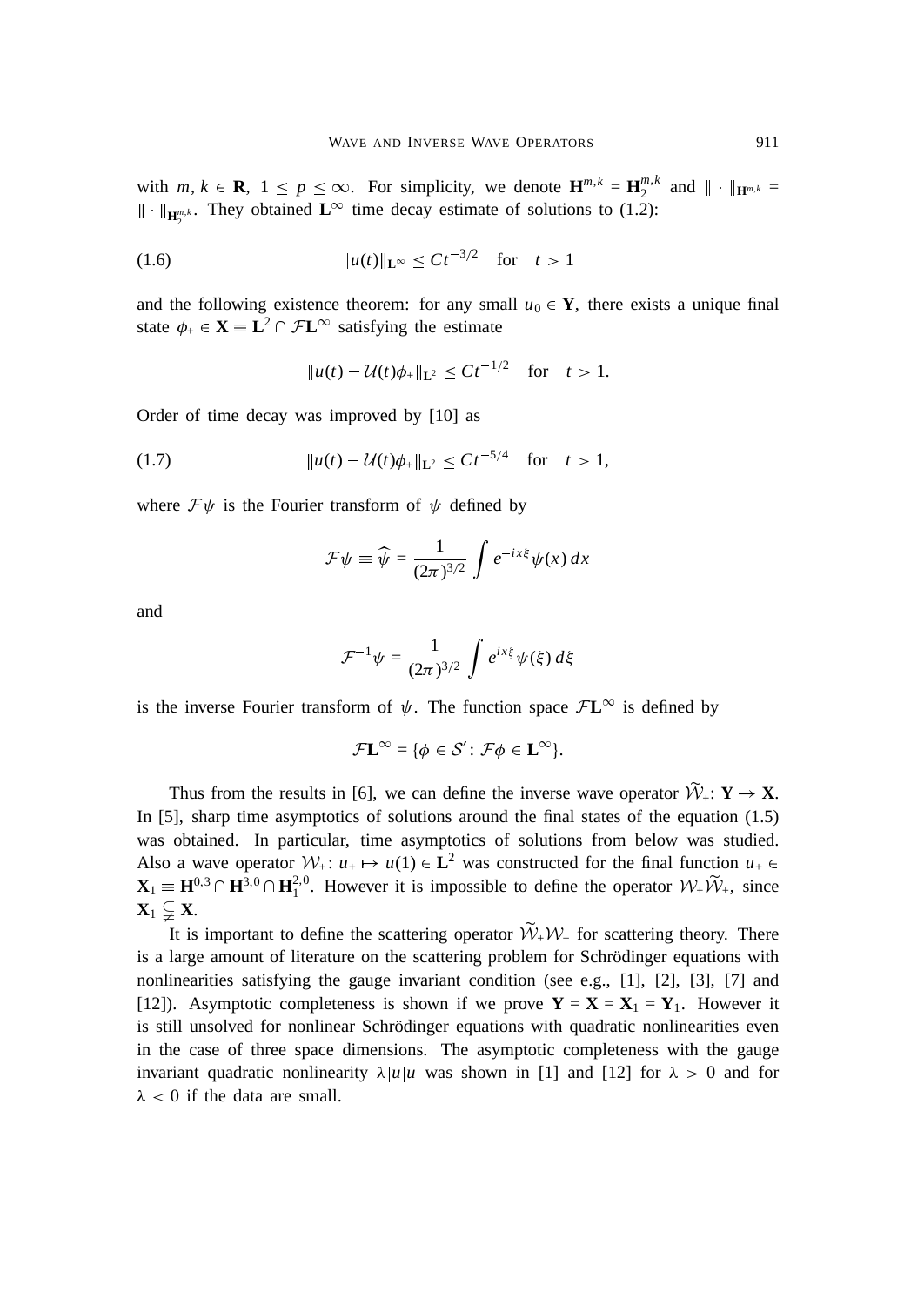Before stating our main result, we introduce some notations and function spaces which are used in this paper. We have the following identity

(1.8) U(*t*) = *M*(*t*)D(*t*)F *M*(*t*),

where,

$$
M(t) = e^{i|x|^2/(2t)}, \quad (D(t)\phi)(x) = (it)^{-3/2}\phi\left(\frac{x}{t}\right)
$$

and the method of factorization was used by N. Hayashi and T. Ozawa [9] to study scattering problem. We also define the following function space:

$$
\mathbf{Z}_T = \{ \phi \in \mathbf{C}([T,\infty);\mathbf{L}^2) : \|\phi\|_{\mathbf{Z}_T} < \infty \},
$$

where

$$
\|\phi\|_{\mathbf{Z}_T} = \sup_{t \in [T,\infty)} (t^{3/4} \|\phi(t)\|_{\mathbf{L}^4} + t^{1/2} \|\phi(t)\|_{\mathbf{L}^2}).
$$

For simplicity, we write  $\langle x \rangle = (1 + |x|^2)^{1/2}$ .

We state our main results

**Theorem 1.1.** Let  $u_0 \in Y \equiv H^{3,0} \cap H^{1,2}$  and  $\varepsilon = ||u_0||_Y$ . Then there exists an  $\varepsilon > 0$  such that (1.2) has a unique global solution  $u \in \mathbf{C}(\mathbf{R}; \mathbf{Y})$  which satisfies

$$
||u(t)||_{\mathbf{L}^{\infty}} \leq C \varepsilon^{1/2} \langle t \rangle^{-3/2}, \quad ||u(t)||_{\mathbf{L}^{2}} \leq C \varepsilon^{1/2}.
$$

*Moreover, there exists a unique final state*  $\phi_{+} \in \mathbf{X} \equiv \mathbf{H}^{1,1}$  *such that* 

$$
\|\mathcal{U}(-t)u(t)-\phi_{+}\|_{\mathbf{X}}\leq C\varepsilon t^{-1/4}
$$

for  $t > 1$ . Namely, the inverse wave operator  $W_+$  is the mapping from the neighbor*hood of the origin of* **Y** *into* **X**.

**Theorem 1.2.** Let  $u_+ \in \mathbf{X}_1 \equiv \mathbf{H}^{1,1}$  and the norm  $\rho = ||u_+||_{\mathbf{X}_1}$  be sufficiently small. *Then for any positive time*  $T \ge 1$  *there exists a unique solution*  $u - U(t)u_+ \in \mathbb{Z}_T$ *to* (1.5). *Namely*, *the wave operator* W<sup>+</sup> *is the mapping from the neighborhood of the origin of*  $X_1$  *into*  $Y_1 \equiv L^2$ .

By the above theorems we have

**Corollary 1.1.** The operator  $W_+W_+$  is well defined as the mapping from the *neighborhood of the origin of*  $Y \equiv H^{3,0} \cap H^{1,2}$  *into*  $Y_1 \equiv L^2$ .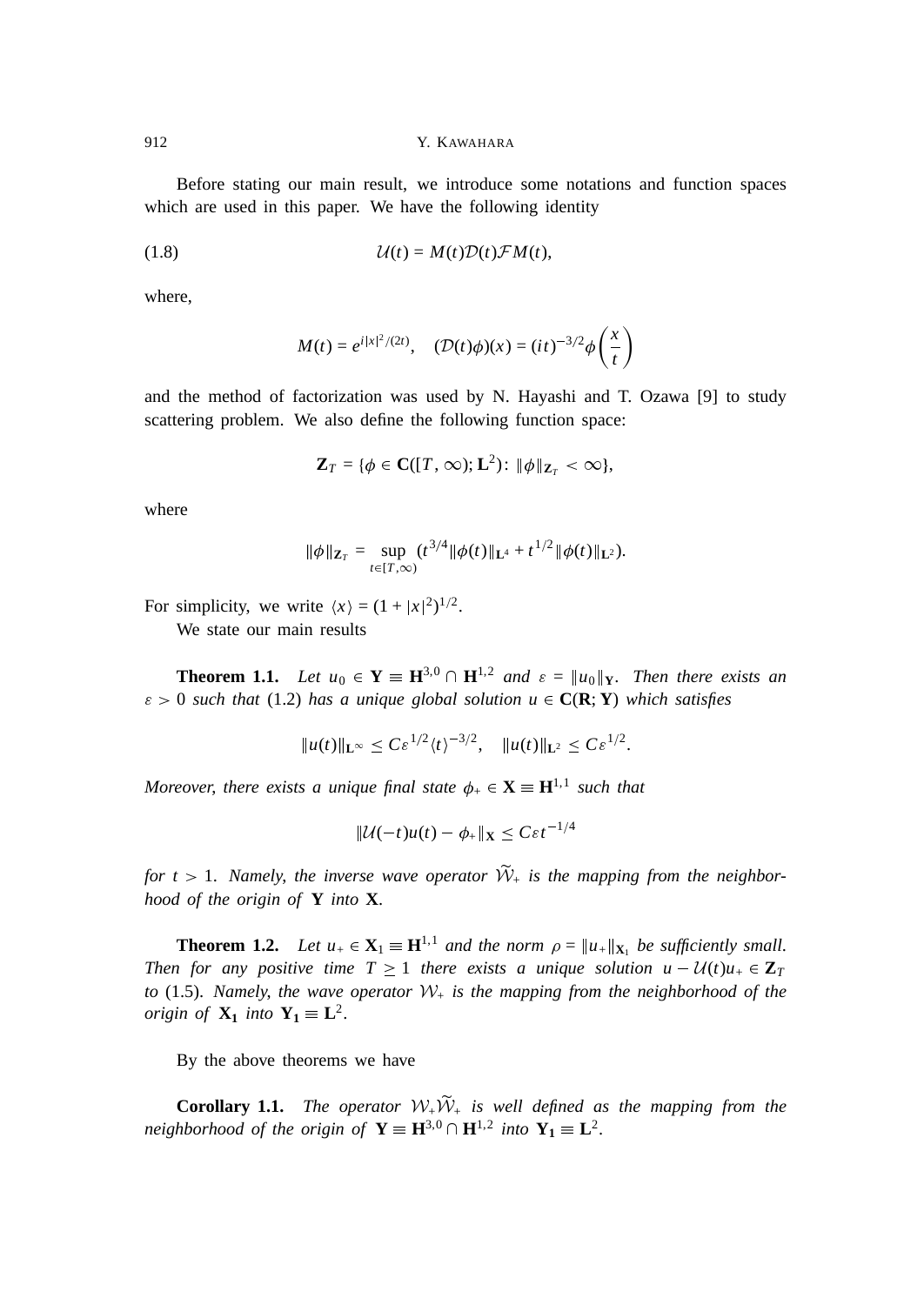REMARK. Our strategy is to make use of an oscillation property of nonlinearities  $u^2$  and  $\overline{u}^2$ . However  $u\overline{u}$  does not have such property. Therefore, it is difficult to deal with the nonlinearity  $u\overline{u}$  by our method.

This paper is organized as follows. In Section 2, we prepare preliminary lemmas. In Section 3, we prove Theorem 1.1. Section 4 is devoted to the proof of Theorem 1.2.

# **2. Preliminaries**

We use the notations

$$
\|u\|_{\mathbf{W}} = \|u\|_{\mathbf{H}^{3,0}} + \|\mathcal{J}u\|_{\mathbf{H}^{2,0}} + \langle t \rangle^{-1/2} \|\mathcal{J}^2u\|_{\mathbf{H}^{1,0}} + \langle t \rangle^{3/2} \|u\|_{\mathbf{H}_{\infty}^{1,0}}, \quad \mathcal{J} = x + it\nabla.
$$

In this section, we summarize some lemmas and the results obtained in [6] to show Theorem 1.1. We introduce the factorization technique of the free Schrödinger evolution group. It is useful to study the nongauge invariant nonlinearities. We can find the following lemma in the proof of Lemma 3.1 of [8].

**Lemma 2.1.** *Let*  $\rho \neq 0$  *and*  $E = e^{it|\xi|^2/2}$ *. Then* 

(2.1) 
$$
\mathcal{F}\overline{M}\mathcal{F}^{-1}\mathcal{D}\left(\frac{1}{t}\right)\overline{M} = i^{3/2}\mathcal{D}(\rho)E^{\rho^2-\rho}\mathcal{F}\overline{M}^{1/\rho}\mathcal{F}^{-1}\mathcal{D}\left(\frac{1}{t}\right)\overline{M}^{\rho}.
$$

For the proof, see Lemma 2.1 in [10]. In order to prove Theorem 1.1, we prepare the following lemma.

**Lemma 2.2.** *Let u be a solution of* (1.2), *and put*  $\alpha_1 = -3/2$ ,  $\alpha_2 = -1/2$ ,  $\mathcal{A}_{\alpha} =$  $(i\alpha + (t/4)\Delta)^{-1}$ . Then the equality

$$
(2.2) \t\t \mathcal{L}\Psi = \sum_{j=1}^{4} I_j
$$

*is valid*, *where*

$$
\mathcal{L} = i \partial_t + \frac{1}{2} \Delta, \quad \Psi = \mathcal{J} u - \frac{i}{2} t^2 \nabla (\lambda \mathcal{A}_{\alpha_1} u^2 + \mu \mathcal{A}_{\alpha_2} \overline{u}^2),
$$
\n
$$
I_1 = \lambda u \mathcal{J} u + \mu \overline{u \mathcal{J} u}, \quad I_2 = -it^2 \nabla (\lambda \mathcal{A}_{\alpha_1} (u \mathcal{L} u) - \mu \mathcal{A}_{\alpha_2} (\overline{u} \overline{\mathcal{L} u})),
$$
\n
$$
I_3 = \frac{i \lambda}{2} \left( \alpha_1 \mathcal{A}_{\alpha_1} + i \left( \frac{1}{2} + \alpha_1 \right) \right) t \nabla \mathcal{A}_{\alpha_1} u^2 + \frac{i \mu}{2} \left( \alpha_2 \mathcal{A}_{\alpha_2} + i \left( \frac{1}{2} + 3 \alpha_2 \right) \right) t \nabla \mathcal{A}_{\alpha_2} \overline{u}^2,
$$
\n
$$
I_4 = \frac{i \lambda}{4} \nabla \mathcal{A}_{\alpha_1} ((\mathcal{J} u)^2 - u \mathcal{J}^2 u) - \frac{i \mu}{4} \nabla \mathcal{A}_{\alpha_2} ((\overline{\mathcal{J} u})^2 - \overline{u} \overline{\mathcal{J}^2 u}).
$$

In the proof of Proposition 3.2 of [6], the above lemma was shown. We state the estimates involving the operator  $A_{\alpha}$  in the following lemma.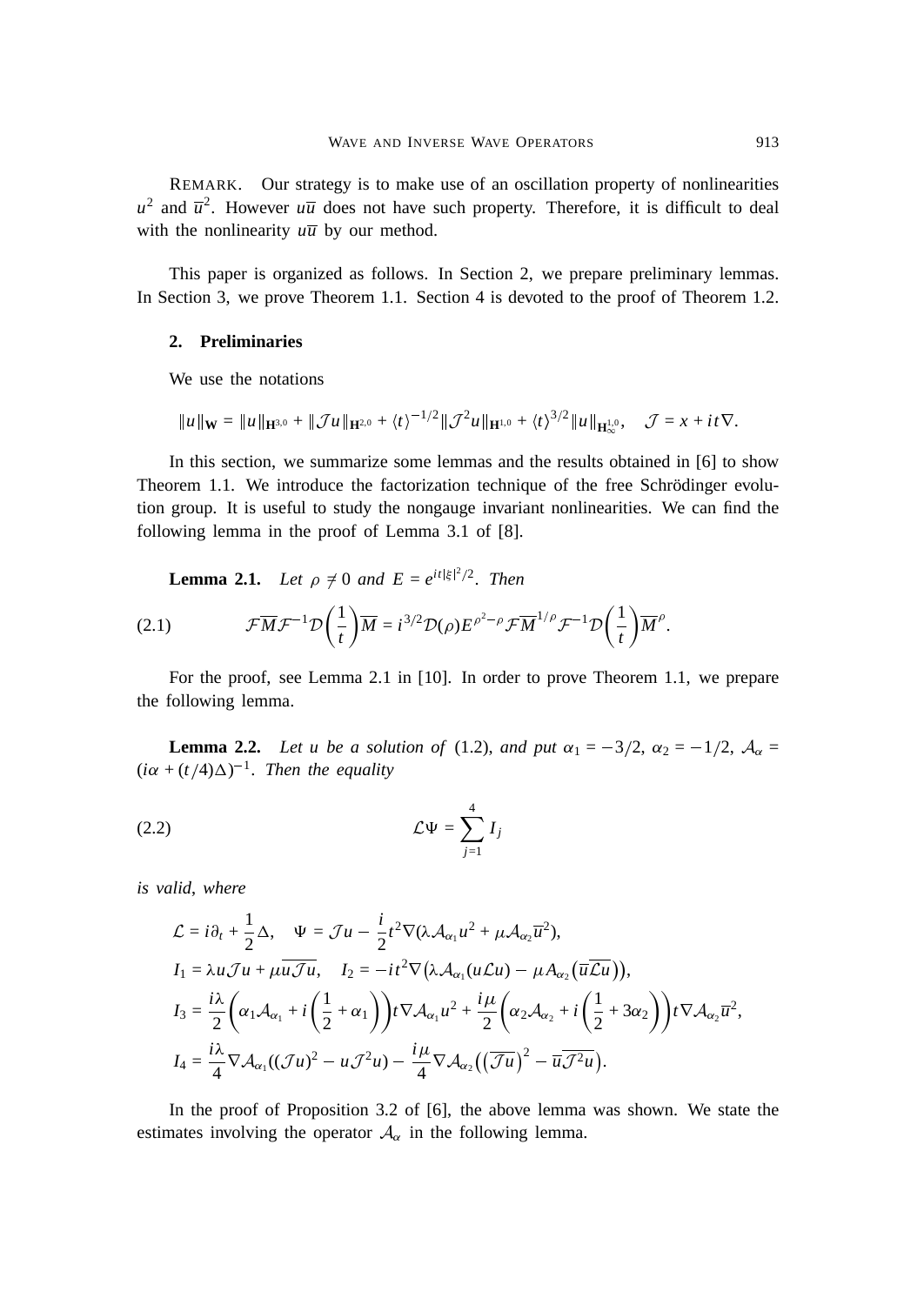**Lemma 2.3** ([6], Lemma 2.3). *Let*  $1 \le q \le p \le \infty$ ,  $l = 0, 1$ , and  $A_{\alpha} = (i\alpha + 1)$  $(t/4)\Delta)^{-1}$ .

(i) *Suppose that*  $u \in L^q$  *and that*  $(3/2)(1/q - 1/p) + l/2 < 1$ *. Then* 

$$
\|\nabla^l \mathcal{A}_{\alpha} u\|_{\mathbf{L}^p} \leq C t^{-(3/2)(1/q-1/p)-l/2} \|u\|_{\mathbf{L}^q}
$$

*for*  $t > 0$ .

(ii) *Suppose*  $p \in [2, 6)$  *and*  $q \in [2, \infty)$ . *Then* 

$$
\begin{aligned} &\|\nabla^l \mathcal{A}_{\alpha} uv\|_{\mathbf{L}^2} \leq C t^{-l/2} (\|u \mathcal{J} v\|_{\mathbf{L}^p} + \|v \mathcal{J} u\|_{\mathbf{L}^p} + \langle t \rangle^{1/2} \|u v\|_{\mathbf{L}^p} + \langle t \rangle^{3/4} \|u v\|_{\mathbf{L}^q}),\\ &\|\nabla^l \mathcal{A}_{\alpha} u^3\|_{\mathbf{L}^2} \leq C t^{-l/2} (\|u^2 \mathcal{J} u\|_{\mathbf{L}^p} + \langle t \rangle^{1/2} \|u^3\|_{\mathbf{L}^p} + \langle t \rangle^{3/4} \|u^3\|_{\mathbf{L}^q}) \end{aligned}
$$

*and*

$$
\|\nabla^l \mathcal{A}_{\alpha} u^2 \overline{v}\|_{\mathbf{L}^2} \leq C t^{-l/2} \left( \|u^2 \overline{\mathcal{J}v}\|_{\mathbf{L}^p} + \|u \overline{v} \mathcal{J}u\|_{\mathbf{L}^p} + \langle t \rangle^{1/2} \|u^2 \overline{v}\|_{\mathbf{L}^p} + \langle t \rangle^{3/4} \|u^2 \overline{v}\|_{\mathbf{L}^q} \right)
$$

*for t* <sup>&</sup>gt; 0 *provided that the right hand sides are finite*.

Global existence of small solutions for the Cauchy problem (1.2) is obtained in the following proposition.

**Proposition 2.1** ([6], Proposition 3.2). *Assume that*  $u_0 \in \mathbf{H}^{3,0} \cap \mathbf{H}^{1,2}$  *and*  $||u_0||_{\mathbf{H}^{3,0}} +$  $\|u_0\|_{\mathbf{H}^{1,2}} = \varepsilon$ . Then there exists an  $\varepsilon > 0$  such that (1.2) has a unique global solution *u* satisfying  $u \in \mathbb{C}([0, \infty); \mathbb{H}^{3,0} \cap \mathbb{H}^{1,2})$  and

$$
\sup_{t\geq 0} ||u(t)||_{\mathbf{W}} < \varepsilon^{1/2}.
$$

*Furthermore*, *we have the estimates*

$$
\begin{aligned} &\|I_1\|_{\mathbf{H}^{2,0}} < C\varepsilon \langle t \rangle^{-5/4}, \quad \|I_2\|_{\mathbf{H}^{2,0}} < C\varepsilon \langle t \rangle^{-3/2}, \\ &\|I_3\|_{\mathbf{H}^{2,0}} < C\varepsilon \langle t \rangle^{\theta-3/2}, \quad \|I_4\|_{\mathbf{H}^{2,0}} < C\varepsilon \langle t \rangle^{-5/4}, \end{aligned}
$$

*for any t*  $\in$  [0,  $\infty$ ) *and small*  $\theta$  > 0.

# **3. Proof of Theorem 1.1**

By Proposition 2.1, it is sufficient to show that there exists a unique final state  $\phi_+ \in \mathbf{X} \equiv \mathbf{H}^{1,1}$  such that

$$
(3.1) \t\t\t\t\t\|\mathcal{U}(-t)u(t)-\phi_{+}\|_{\mathbf{X}}\leq C\varepsilon t^{-1/4} \tfor\t\t t>1.
$$

By the integral equation associated with (2.2), we obtain

(3.2) 
$$
\Psi(t) = \mathcal{U}(t)\Psi(0) - i \int_0^t \mathcal{U}(t-\tau) \sum_{j=1}^4 I_j \, d\tau.
$$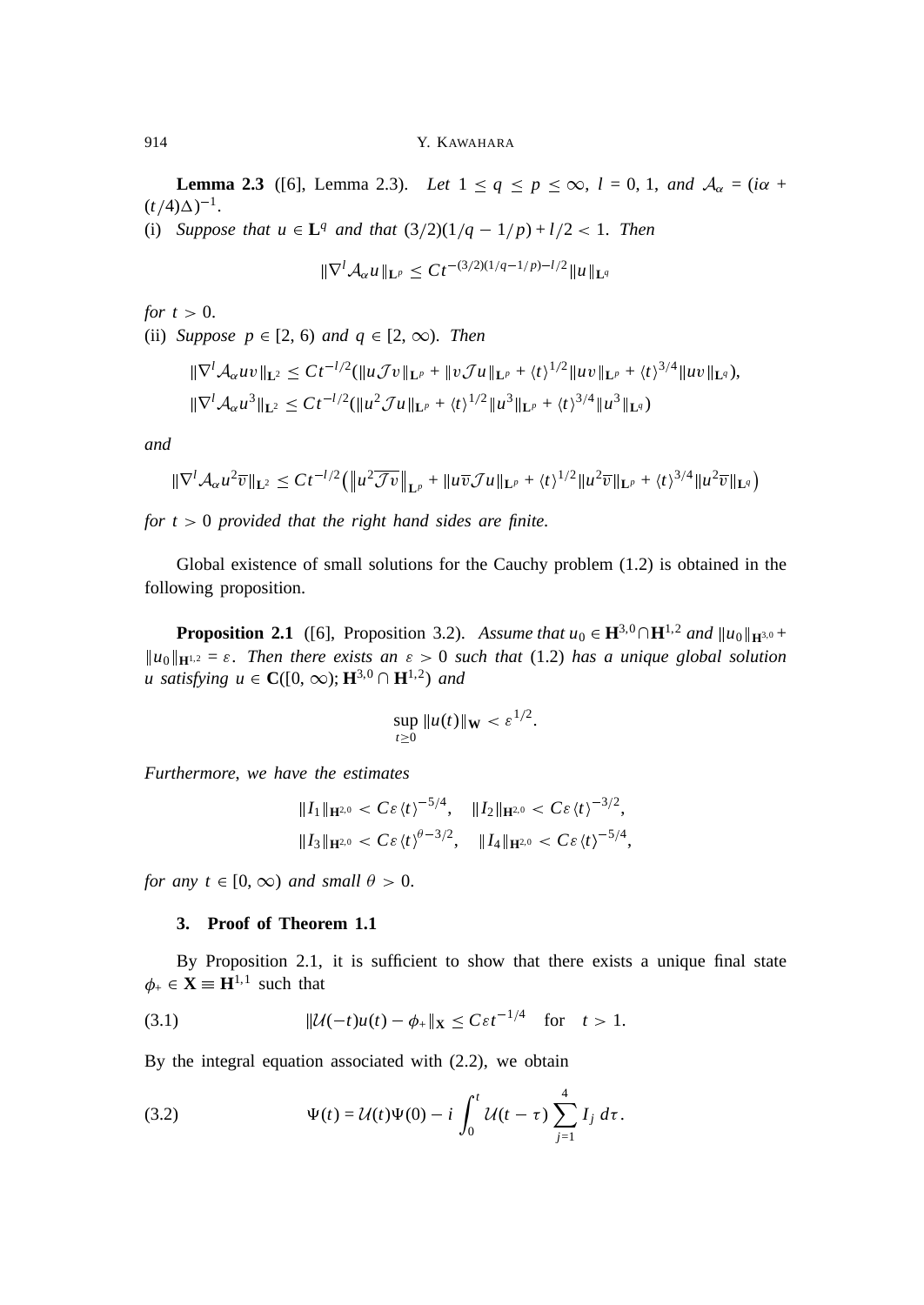It follows from Proposition 2.1 and (3.2) that

$$
\|U(-t)\Psi(t) - U(-s)\Psi(s)\|_{\mathbf{H}^{1,0}} \le C \int_{s}^{t} \sum_{j=1}^{4} \|I_j\|_{\mathbf{H}^{1,0}} d\tau
$$
\n(3.3)\n
$$
\le C \varepsilon \int_{s}^{t} (\tau^{-5/4} + \tau^{-3/2} + \tau^{\theta - 3/2}) d\tau \le C \varepsilon s^{-1/4}
$$

for  $t > s > 1$  and small  $\theta > 0$ . By virtue of Lemma 2.3, letting  $p \in [2, 6)$  be close to 6 and  $1/q = 1/p - 1/6$ , we also have

$$
(3.4) \t\t\t \|\nabla \mathcal{A}_{\alpha} u^2\|_{\mathbf{L}^2} \leq C t^{-1/2} (\|u \mathcal{J} u\|_{\mathbf{L}^p} + t^{1/2} \|u^2\|_{\mathbf{L}^p} + t^{3/4} \|u^2\|_{\mathbf{L}^q}) \leq C \varepsilon t^{\theta - 5/2},
$$

since by Hölder's and Sobolev's inequalities

$$
||u||_{\mathbf{L}^{q}} \leq ||u||_{\mathbf{L}^{2}}^{2/q} ||u||_{\mathbf{L}^{\infty}}^{1-2/q} \leq C \varepsilon^{1/2} t^{\theta-3/2},
$$
  
\n
$$
||u \mathcal{J}u||_{\mathbf{L}^{p}} \leq C ||u||_{\mathbf{L}^{q}} ||\mathcal{J}u||_{\mathbf{L}^{6}} \leq C t^{-1} ||u||_{\mathbf{L}^{q}} ||\mathcal{J}^{2}u||_{\mathbf{L}^{2}} \leq C \varepsilon t^{\theta-2},
$$
  
\n
$$
||u^{2}||_{\mathbf{L}^{p}} \leq C ||u||_{\mathbf{L}^{q}} ||u||_{\mathbf{L}^{6}} \leq C t^{-1} ||u||_{\mathbf{L}^{q}} ||\mathcal{J}u||_{\mathbf{L}^{2}} \leq C \varepsilon t^{\theta-5/2},
$$
  
\n
$$
||u^{2}||_{\mathbf{L}^{q}} \leq ||u||_{\mathbf{L}^{q}} ||u||_{\mathbf{L}^{\infty}} \leq C \varepsilon t^{\theta-3}.
$$

In the same way as in the proof of (3.4), by the identity  $A_{\alpha} \overline{u}^2 = \overline{A_{-\alpha} u^2}$  we have

(3.5) 
$$
\|\Delta \mathcal{A}_{\alpha} u^2\|_{\mathbf{L}^2}, \|\nabla \mathcal{A}_{\alpha} \overline{u}^2\|_{\mathbf{H}^{1,0}} \leq C \varepsilon t^{\theta - 5/2}.
$$

On the other hand, using (3.3), (3.4), (3.5) and the identity  $\mathcal{J} = \mathcal{U}(t)x\mathcal{U}(-t)$ , we obtain

$$
\|x(\mathcal{U}(-t)u(t) - \mathcal{U}(-s)u(s))\|_{\mathbf{H}^{1,0}}
$$
\n
$$
= \|\mathcal{U}(-t)\mathcal{J}u(t) - \mathcal{U}(-s)\mathcal{J}u(s)\|_{\mathbf{H}^{1,0}}
$$
\n(3.6) 
$$
\leq \|\mathcal{U}(-t)\Psi(t) - \mathcal{U}(-s)\Psi(s)\|_{\mathbf{H}^{1,0}} + Ct^2(\|\nabla \mathcal{A}_{\alpha_1}u^2\|_{\mathbf{H}^{1,0}} + \|\nabla \mathcal{A}_{\alpha_2}\overline{u}^2\|_{\mathbf{H}^{1,0}})
$$
\n
$$
+ Cs^2(\|\nabla \mathcal{A}_{\alpha_1}u^2\|_{\mathbf{H}^{1,0}} + \|\nabla \mathcal{A}_{\alpha_2}\overline{u}^2\|_{\mathbf{H}^{1,0}})
$$
\n
$$
\leq C(\varepsilon s^{-1/4} + \varepsilon t^{\theta - 1/2} + \varepsilon s^{\theta - 1/2}) \leq C \varepsilon s^{-1/4}
$$

for  $t > s > 1$ . Thus  $U(-t)u(t)$  is a Cauchy sequence in **X**, so there exists a unique final state  $\phi_+ = \lim_{t \to \infty} U(-t)u(t) \in \mathbf{X}$  such that

(3.7) 
$$
\|\mathcal{U}(-t)u(t) - \phi_{+}\|_{\mathbf{X}} \leq C\varepsilon t^{-1/4} \text{ for } t > 1.
$$

Therefore, we have shown (3.1). This completes the proof of Theorem 1.1. $\Box$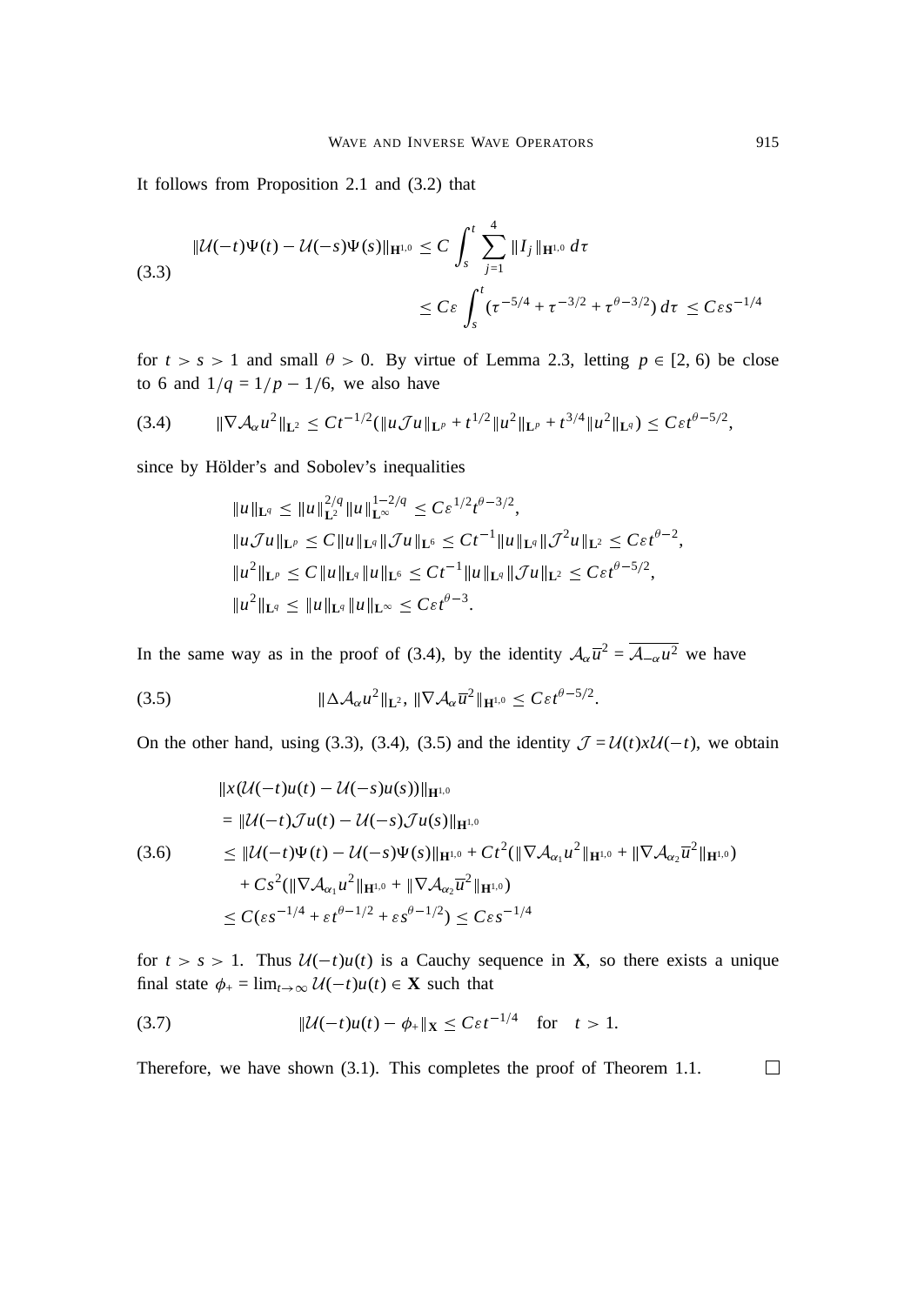# **4. Proof of Theorem 1.2**

We consider the linearlized version of equation  $(1.5)$ 

(4.1) 
$$
u(t) = \mathcal{U}(t)u_{+} + i \int_{t}^{\infty} \mathcal{U}(t-\tau)(\lambda v^{2} + \mu \overline{v}^{2})(\tau) d\tau, \quad (t, x) \in \mathbf{R} \times \mathbf{R}^{3},
$$

in the closed ball in  $\mathbf{Z}_T$  with a center  $\mathcal{U}(t)u_+$  and a radius  $2\rho$ , where  $\rho = ||u_+||_{\mathbf{X}_1} =$  $||u_+||_{\mathbf{H}^{1,1}}$ , namely  $v - \mathcal{U}(t)u_+ \in \mathbf{Z}_T$  and  $||v - \mathcal{U}(t)u_+||_{\mathbf{Z}_T} \leq 2\rho$ . For simplicity, we put  $f \equiv v - \mathcal{U}(t)u_+$ . We can rewrite equation (4.1) as

(4.2) 
$$
u(t) - \mathcal{U}(t)u_{+} = K_1(t) + K_2(t) + K_3(t),
$$

where

$$
K_1(t) = i\lambda \int_t^{\infty} U(t-\tau) (U(\tau)u_+)^2(\tau) d\tau, \quad K_2(t) = i\mu \int_t^{\infty} U(t-\tau) \overline{(U(\tau)u_+)}^2(\tau) d\tau,
$$
  

$$
K_3(t) = i\lambda \int_t^{\infty} U(t-\tau) (f^2 + 2fU(\tau)u_+)(\tau) d\tau + i\mu \int_t^{\infty} U(t-\tau) (\overline{f}^2 + 2\overline{fU(\tau)u_+})(\tau) d\tau.
$$

We estimate equation  $(4.2)$  in  $\mathbf{L}^2$ . Then we have

(4.3) 
$$
\|u(t) - \mathcal{U}(t)u_{+}\|_{\mathbf{L}^{2}} \leq \|K_{1}(t)\|_{\mathbf{L}^{2}} + \|K_{2}(t)\|_{\mathbf{L}^{2}} + C\rho^{2}t^{-1/2},
$$

since

(4.4)  

$$
|| K_3(t) ||_{\mathbf{L}^2} \leq C \int_t^{\infty} (||f||_{\mathbf{L}^4}^2 + ||f||_{\mathbf{L}^4} ||\mathcal{U}(\tau)u_+||_{\mathbf{L}^4}) d\tau
$$

$$
\leq C \int_t^{\infty} \tau^{-3/2} (\rho^2 + \rho ||u_+||_{\mathbf{L}^{4/3}}) d\tau \leq C \rho^2 t^{-1/2}.
$$

We also estimate equation (4.2) in  $L^4$ . By Sobolev's inequality we see that  $H^{1,0} \subset L^4$ . Hence,

(4.5) <sup>k</sup>*u*(*t*) U(*t*)*u*+k**L**<sup>4</sup> <sup>k</sup>*K*1(*t*)k**H**1,0 + <sup>k</sup>*K*2(*t*)k**H**1,0 + <sup>k</sup>*K*3(*t*)k**L**<sup>4</sup> .

By Hölder's inequality and the estimate  $||\mathcal{U}(\tau)u_+||_{\mathbf{L}^4} \leq C \tau^{-3/4}||u_+||_{\mathbf{L}^{4/3}}$  we have

$$
\|K_3(t)\|_{\mathbf{L}^4} \leq C \int_t^{\infty} (\tau - t)^{-3/4} (\|f\|_{\mathbf{L}^2} \|f\|_{\mathbf{L}^4} + \|f\|_{\mathbf{L}^2} \|\mathcal{U}(\tau)u_+\|_{\mathbf{L}^4}) d\tau
$$
  
(4.6)  

$$
\leq C \int_t^{\infty} (\tau - t)^{-3/4} \tau^{-5/4} (\rho^2 + \rho \|u_+\|_{\mathbf{L}^{4/3}}) d\tau \leq C \rho^2 t^{-1}.
$$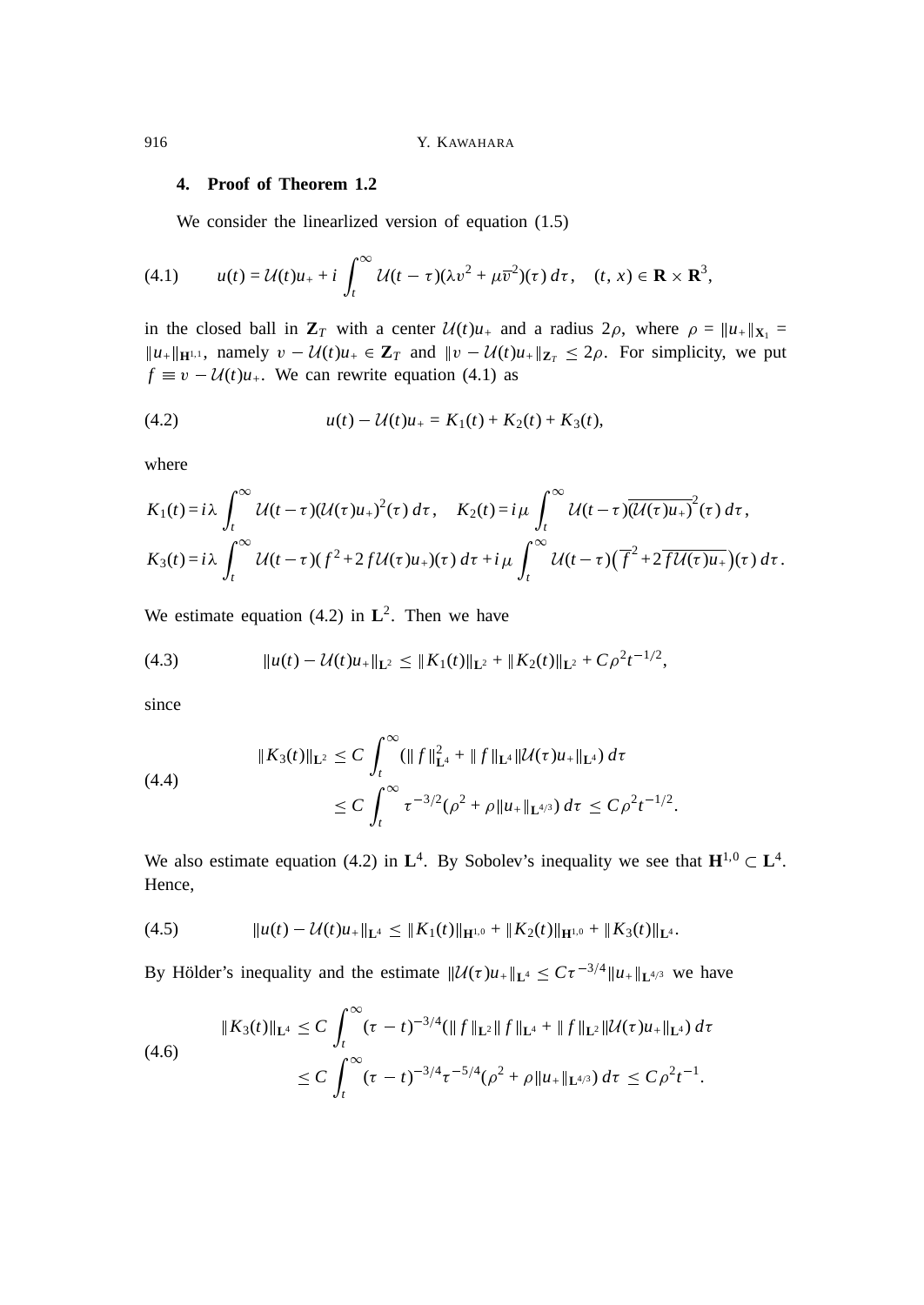We next consider  $||K_1(t)||_{\mathbf{H}^{1,0}}$  and  $||K_2(t)||_{\mathbf{H}^{1,0}}$ . First of all, we evaluate  $K_1(t)$  in  $\mathbf{L}^2$ . By Lemma 2.1, we obtain the identity (4.7)

$$
\mathcal{FU}(-\tau)(\mathcal{U}(\tau)u_{+})^{2} = -i\mathcal{F}\overline{M}\mathcal{F}^{-1}\mathcal{D}\left(\frac{1}{\tau}\right)\overline{M}(\mathcal{U}(\tau)u_{+})^{2}
$$
  
\n
$$
= i^{1/2}\mathcal{D}(2)E^{2}\mathcal{F}\overline{M}^{1/2}\mathcal{F}^{-1}\mathcal{D}\left(\frac{1}{\tau}\right)\overline{M}^{2}(\mathcal{U}(\tau)u_{+})^{2}
$$
  
\n
$$
= \tau^{-3/2}\mathcal{D}(2)E^{2}\mathcal{F}\overline{M}^{1/2}\mathcal{F}^{-1}(\mathcal{F}Mu_{+})^{2}
$$
  
\n
$$
= (2i\tau)^{-3/2}e^{i\tau|\xi|^{2}/4}\widehat{u}_{+}^{2}\left(\frac{\xi}{2}\right) + \tau^{-3/2}\mathcal{D}(2)E^{2}(\mathcal{F}(M-1)u_{+})(\mathcal{F}(M+1)u_{+})
$$
  
\n
$$
+ \tau^{-3/2}\mathcal{D}(2)E^{2}\mathcal{F}(\overline{M}^{1/2}-1)\mathcal{F}^{-1}(\mathcal{F}Mu_{+})^{2}.
$$

We estimate the first term of the right-hand side of (4.7) by integrating the oscillating function  $e^{i\tau |\xi|^2}$  by parts with respect to  $\tau$ . For the second and the third term of the right-hand side of (4.7), we obtain better time decay by making use of  $M - 1$  and  $\overline{M}^{1/2} - 1$ . Indeed, by (4.7) we have

(4.8) 
$$
|| K_1(t) ||_{\mathbf{L}^2} = \left\| \lambda \int_t^{\infty} \mathcal{F} \mathcal{U}(-\tau) (\mathcal{U}(\tau) u_+)^2(\tau) d\tau \right\|_{\mathbf{L}^2} \leq R_1 + R_2,
$$

where

$$
R_1 = C \left\| \int_t^{\infty} \tau^{-3/2} e^{i\tau |\xi|^2/4} \widehat{u}_+^2 \left( \frac{\xi}{2} \right) d\tau \right\|_{\mathbf{L}^2},
$$
  
\n
$$
R_2 = C \int_t^{\infty} \tau^{-3/2} \left( \| (\mathcal{F}(M-1)u_+) (\mathcal{F}(M+1)u_+) \|_{\mathbf{L}^2} + \| \mathcal{F}(\overline{M}^{1/2} - 1) \mathcal{F}^{-1} (\mathcal{F}Mu_+)^2 \|_{\mathbf{L}^2} \right) d\tau.
$$

By the relation  $|M-1|, |\overline{M}^{1/2}-1| \leq C \tau^{-1/4} |x|^{1/2}$ , Hölder's and Sobolev's inequalities, we find

$$
R_2 \leq C \int_t^{\infty} \tau^{-3/2} \left( \|\mathcal{F}(M-1)u_+\|_{\mathbf{L}^3} \|\mathcal{F}(M+1)u_+\|_{\mathbf{L}^6} + \left\| (\overline{M}^{1/2}-1)\mathcal{F}^{-1}(\mathcal{F}Mu_+) ^2 \right\|_{\mathbf{L}^2} \right) d\tau
$$
  
\n
$$
\leq C \int_t^{\infty} (\tau^{-3/2} \|(-\Delta)^{1/4}\mathcal{F}(M-1)u_+\|_{\mathbf{L}^2} \|\nabla \mathcal{F}(M+1)u_+\|_{\mathbf{L}^2}
$$
  
\n
$$
+ \tau^{-7/4} \| |x|^{1/2} \mathcal{F}^{-1}(\mathcal{F}Mu_+) ^2 \|_{\mathbf{L}^2} d\tau
$$
  
\n
$$
\leq C \int_t^{\infty} (\tau^{-3/2} \| |x|^{1/2} (M-1)u_+\|_{\mathbf{L}^2} \|x(M+1)u_+\|_{\mathbf{L}^2} + \tau^{-7/4} \| \nabla (\mathcal{F}Mu_+) ^2 \|_{\mathbf{L}^{3/2}}) d\tau
$$
  
\n
$$
\leq C \int_t^{\infty} (\tau^{-7/4} \| u_+\|_{\mathbf{H}^{0,1}}^2 + \tau^{-7/4} \| \nabla (\mathcal{F}Mu_+) \|_{\mathbf{L}^2}^2) d\tau \leq C t^{-3/4} \| u_+\|_{\mathbf{H}^{0,1}}^2.
$$

Thus, we obtain

(4.9) 
$$
\|K_1(t)\|_{\mathbf{L}^2} \leq R_1 + Ct^{-3/4} \|u_{+}\|_{\mathbf{H}^{0,1}}^2.
$$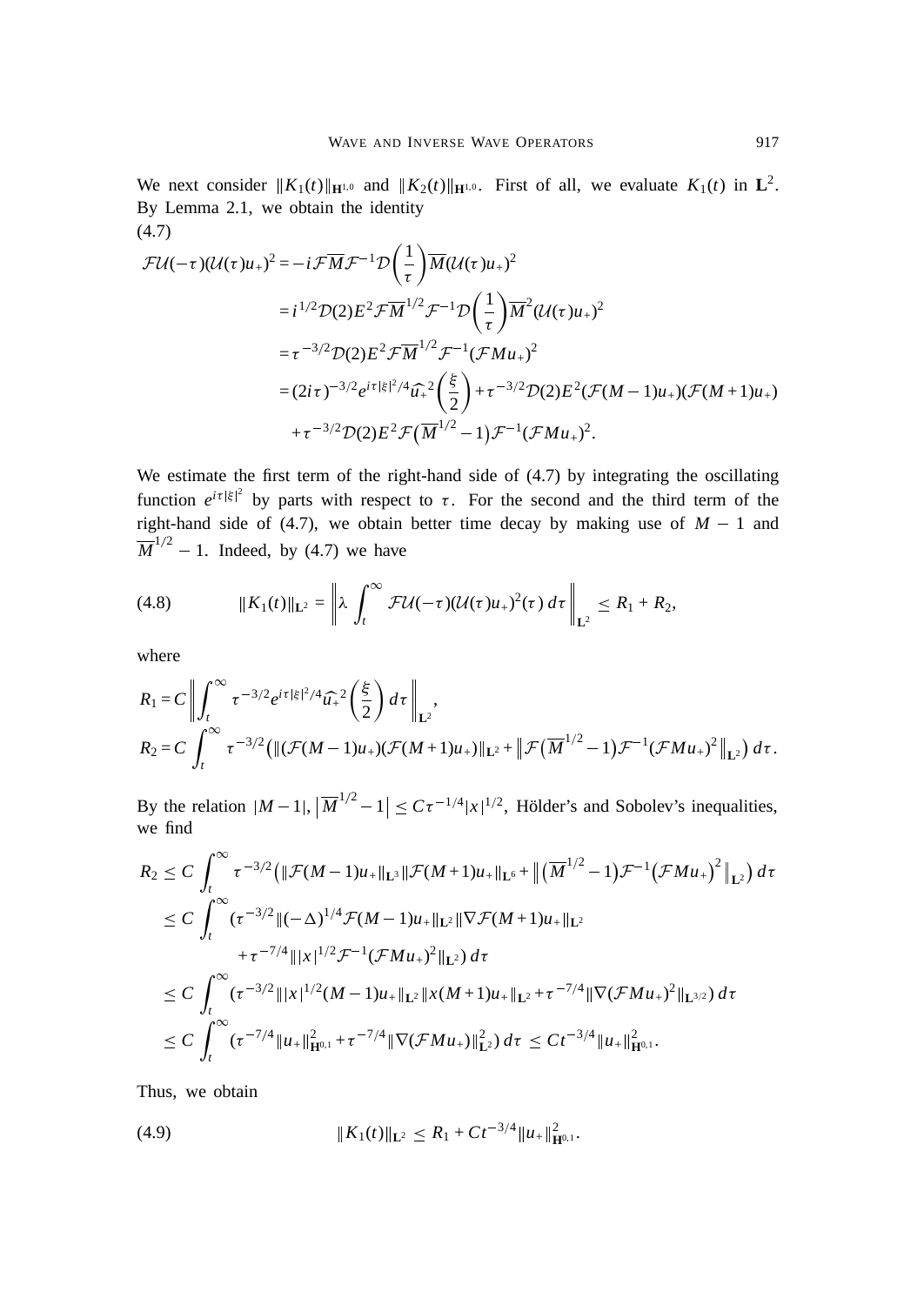918 Y. KAWAHARA

We next consider the estimate of  $R_1$ . Using the identity

$$
e^{i\tau|\xi|^2/4} = \frac{1}{1+i\tau|\xi|^2/4} \partial_{\tau}(\tau e^{i\tau|\xi|^2/4}),
$$

we get

$$
\tau^{-3/2}e^{i\tau|\xi|^2/4} = \frac{1}{1+i\tau|\xi|^2/4}\tau^{-3/2}\partial_{\tau}(\tau e^{i\tau|\xi|^2/4})
$$
\n
$$
(4.10) \qquad \qquad = \partial_{\tau}\left(\frac{1}{1+i\tau|\xi|^2/4}\tau^{-1/2}e^{i\tau|\xi|^2/4}\right) + \frac{3}{2}\tau^{-3/2}e^{i\tau|\xi|^2/4}\frac{1}{1+i\tau|\xi|^2/4}
$$
\n
$$
+ \tau^{-1/2}e^{i\tau|\xi|^2/4}\frac{i|\xi|^2}{4}\frac{1}{(1+i\tau|\xi|^2/4)^2}.
$$

It follows from Sobolev's inequality and (4.10) that (4.11)

$$
R_{1} \leq C \left\| t^{-1/2} \frac{1}{1+t|\xi|^{2}} \widehat{u}_{+}^{2}\left(\frac{\xi}{2}\right) \right\|_{\mathbf{L}^{2}} + C \int_{t}^{\infty} \left( \left\| \tau^{-3/2} \frac{1}{1+\tau|\xi|^{2}} \widehat{u}_{+}^{2}\left(\frac{\xi}{2}\right) \right\|_{\mathbf{L}^{2}} + \left\| \tau^{-1/2}|\xi|^{2} \frac{1}{(1+\tau|\xi|^{2})^{2}} \widehat{u}_{+}^{2}\left(\frac{\xi}{2}\right) \right\|_{\mathbf{L}^{2}} \right) d\tau
$$
  
\n
$$
\leq Ct^{-1/2} \left\| \frac{|\xi|^{1/2}}{1+t|\xi|^{2}} \right\|_{\mathbf{L}^{\infty}} \left\| \frac{1}{|\xi|^{1/4}} \widehat{u}_{+}^{2}\right\|_{\mathbf{L}^{4}}^{2}
$$
  
\n
$$
+ C \int_{t}^{\infty} \left( \tau^{-3/2} \left\| \frac{|\xi|^{1/2}}{1+\tau|\xi|^{2}} \right\|_{\mathbf{L}^{\infty}} \right\| \frac{1}{|\xi|^{1/4}} \widehat{u}_{+}^{2}\right\|_{\mathbf{L}^{4}}^{2} + \tau^{-1/2} \left\| \frac{|\xi|^{5/2}}{(1+\tau|\xi|^{2})^{2}} \right\|_{\mathbf{L}^{\infty}} \left\| \frac{1}{|\xi|^{1/4}} \widehat{u}_{+}^{2}\right\|_{\mathbf{L}^{4}}^{2} d\tau
$$
  
\n
$$
\leq Ct^{-3/4} \|u_{+}\|_{\mathbf{H}^{0,1}}^{2} + C \int_{t}^{\infty} \tau^{-7/4} \|u_{+}\|_{\mathbf{H}^{0,1}}^{2} d\tau \leq Ct^{-3/4} \|u_{+}\|_{\mathbf{H}^{0,1}}^{2}.
$$

By  $(4.9)$  and  $(4.11)$  we have

(4.12) <sup>k</sup>*K*1(*t*)k**L**<sup>2</sup> *Ct*3=<sup>4</sup> <sup>k</sup>*u*+<sup>k</sup> 2 **<sup>H</sup>**0,1 .

Using Lemma 2.1, we also have the identity (4.13)

$$
\mathcal{FU}(-\tau)\overline{(\mathcal{U}(\tau)u_+)}^2
$$
\n
$$
=i^{1/2}\mathcal{D}(-2)E^6\mathcal{F}M^{1/2}\mathcal{F}^{-1}\mathcal{D}\left(\frac{1}{\tau}\right)M^2\overline{(\mathcal{U}(\tau)u_+)}^2
$$
\n
$$
=-\tau^{-3/2}\mathcal{D}(-2)E^6\mathcal{F}M^{1/2}\mathcal{F}^{-1}\overline{(\mathcal{F}Mu_+)}^2
$$
\n
$$
= -(-2i\tau)^{-3/2}e^{3i\tau|\xi|^2/4}\overline{\widetilde{u}_+}^2\left(-\frac{\xi}{2}\right) - \tau^{-3/2}\mathcal{D}(-2)E^6\left(\overline{\mathcal{F}(M-1)u_+}\right)\left(\overline{\mathcal{F}(M+1)u_+}\right)
$$
\n
$$
-\tau^{-3/2}\mathcal{D}(-2)E^6\mathcal{F}(M^{1/2}-1)\mathcal{F}^{-1}\overline{(\mathcal{F}Mu_+)}^2.
$$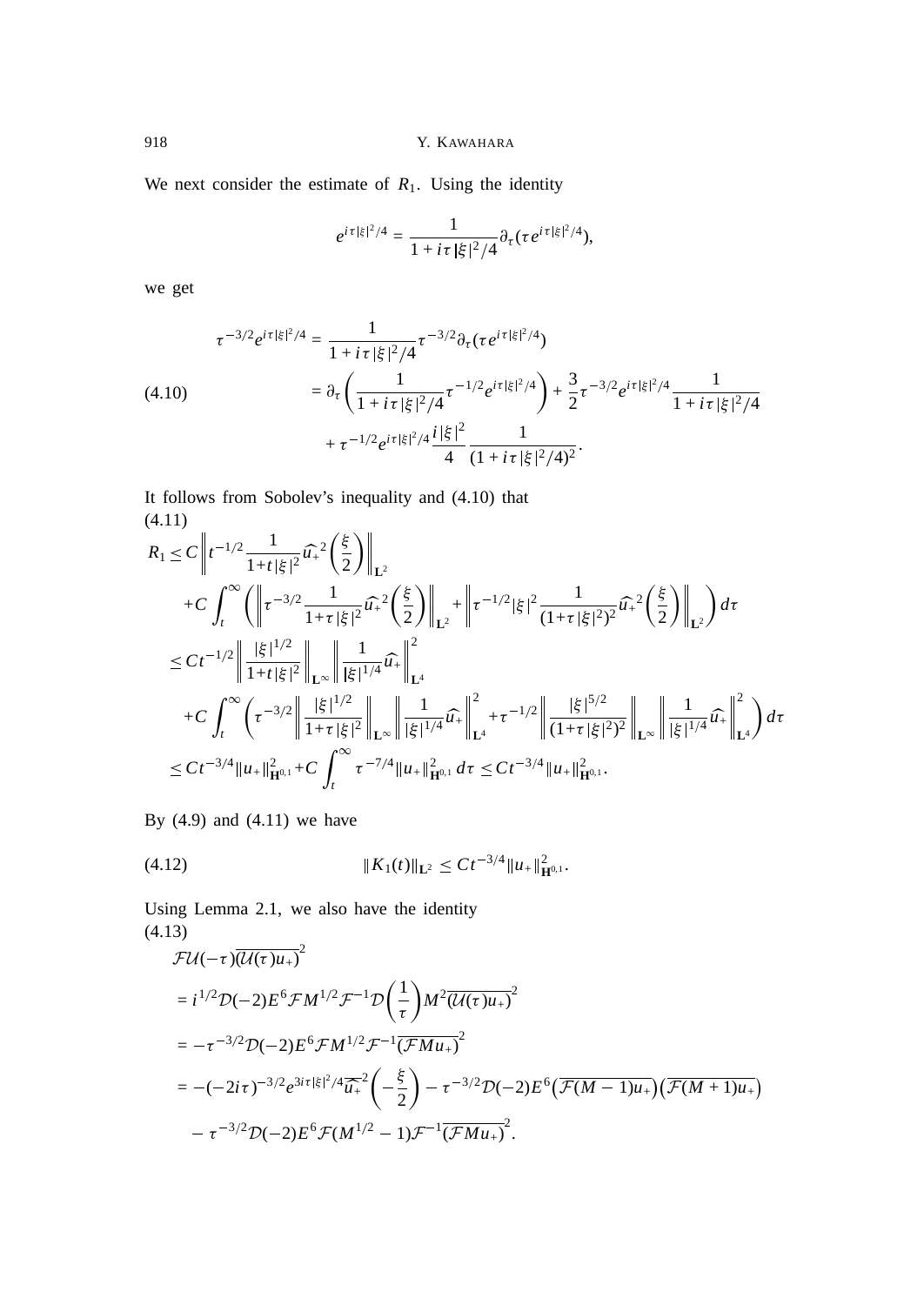Therefore, in the same way as in the proof of (4.12), we obtain

<sup>k</sup>*K*2(*t*)k**L**<sup>2</sup> *Ct*3=<sup>4</sup> <sup>k</sup>*u*+<sup>k</sup> 2 (4.14) **<sup>H</sup>**0,1 .

We next evaluate  $\nabla K_1(t)$  and  $\nabla K_2(t)$  in  $\mathbf{L}^2$ . By Lemma 2.1, we have the identities

$$
\mathcal{FU}(-\tau)(\mathcal{U}(\tau)u_{+})(\mathcal{U}(\tau)w_{+}) = \tau^{-3/2}\mathcal{D}(2)E^{2}\mathcal{F}\overline{M}^{1/2}\mathcal{F}^{-1}(\mathcal{F}Mu_{+})(\mathcal{F}Mw_{+})
$$
\n
$$
= (2i\tau)^{-3/2}e^{i\tau|\xi|^{2}/4}\widehat{u}_{+}\left(\frac{\xi}{2}\right)\widehat{w}_{+}\left(\frac{\xi}{2}\right)
$$
\n
$$
+ \tau^{-3/2}\mathcal{D}(2)E^{2}(\mathcal{F}Mu_{+})(\mathcal{F}(M-1)w_{+})
$$
\n
$$
+ \tau^{-3/2}\mathcal{D}(2)E^{2}(\widehat{w}_{+})(\mathcal{F}(M-1)u_{+})
$$
\n
$$
+ \tau^{-3/2}\mathcal{D}(2)E^{2}\mathcal{F}(\overline{M}^{1/2} - 1)\mathcal{F}^{-1}(\mathcal{F}Mu_{+})(\mathcal{F}Mu_{+})
$$

and

(4.16)

$$
\mathcal{FU}(-\tau)\overline{(\mathcal{U}(\tau)u_{+})(\mathcal{U}(\tau)w_{+})} = -\tau^{-3/2}\mathcal{D}(-2)E^{6}\mathcal{F}M^{1/2}\mathcal{F}^{-1}\overline{(\mathcal{F}Mu_{+})(\mathcal{F}Mw_{+})}
$$
\n
$$
= -(-2i\tau)^{-3/2}e^{3i\tau|\xi|^{2}/4}\overline{u_{+}\left(-\frac{\xi}{2}\right)}\overline{w_{+}\left(-\frac{\xi}{2}\right)}
$$
\n
$$
-\tau^{-3/2}\mathcal{D}(-2)E^{6}(\overline{\mathcal{F}Mu_{+})(\mathcal{F}(M-1)w_{+})}
$$
\n
$$
-\tau^{-3/2}\mathcal{D}(-2)E^{6}(\overline{\widehat{w_{+}})(\mathcal{F}(M-1)u_{+})}
$$
\n
$$
-\tau^{-3/2}\mathcal{D}(-2)E^{6}\mathcal{F}(M^{1/2}-1)\mathcal{F}^{-1}(\overline{\mathcal{F}Mu_{+})(\mathcal{F}Mw_{+})}.
$$

By substituting  $\nabla u_+$  for  $w_+$  at (4.15) and (4.16), respectively, and estimating  $\nabla K_1(t)$ and  $\nabla K_2(t)$  in the same way as in the proof of (4.12) and (4.14), we obtain

$$
(4.17) \t\t\t \|\nabla K_1(t)\|_{\mathbf{L}^2} \leq C t^{-3/4} \|u_+\|_{\mathbf{H}^{1,1}}^2, \t\t \|\nabla K_2(t)\|_{\mathbf{L}^2} \leq C t^{-3/4} \|u_+\|_{\mathbf{H}^{1,1}}^2.
$$

Collecting estimates  $(4.3)$ ,  $(4.5)$ ,  $(4.12)$ ,  $(4.14)$  and  $(4.17)$ , we have

$$
||u(t) - \mathcal{U}(t)u_+||_{\mathbf{L}^2} \leq C\rho^2(t^{-3/4} + t^{-1/2}), \quad ||u(t) - \mathcal{U}(t)u_+||_{\mathbf{L}^4} \leq C\rho^2(t^{-3/4} + t^{-1}).
$$

Therefore,

$$
(4.18) \t t^{1/2} \|u(t) - \mathcal{U}(t)u_{+}\|_{\mathbf{L}^{2}} + t^{3/4} \|u(t) - \mathcal{U}(t)u_{+}\|_{\mathbf{L}^{4}} \leq C\rho^{2}(t^{-1/4} + 1) \leq C\rho^{2}(T^{-1/4} + 1) \leq 2\rho,
$$

from which it follows that  $u - U(t)u_+ \in \mathbb{Z}_T$ , for all  $T \ge 1$  and sufficiently small  $\rho$ . We put

(4.19) 
$$
u^{(j)}(t) = \mathcal{U}(t)u_{+} + i \int_{t}^{\infty} \mathcal{U}(t-\tau) \Big( \lambda v^{(j)^{2}} + \mu \overline{v^{(j)}}^{2} \Big) (\tau) d\tau,
$$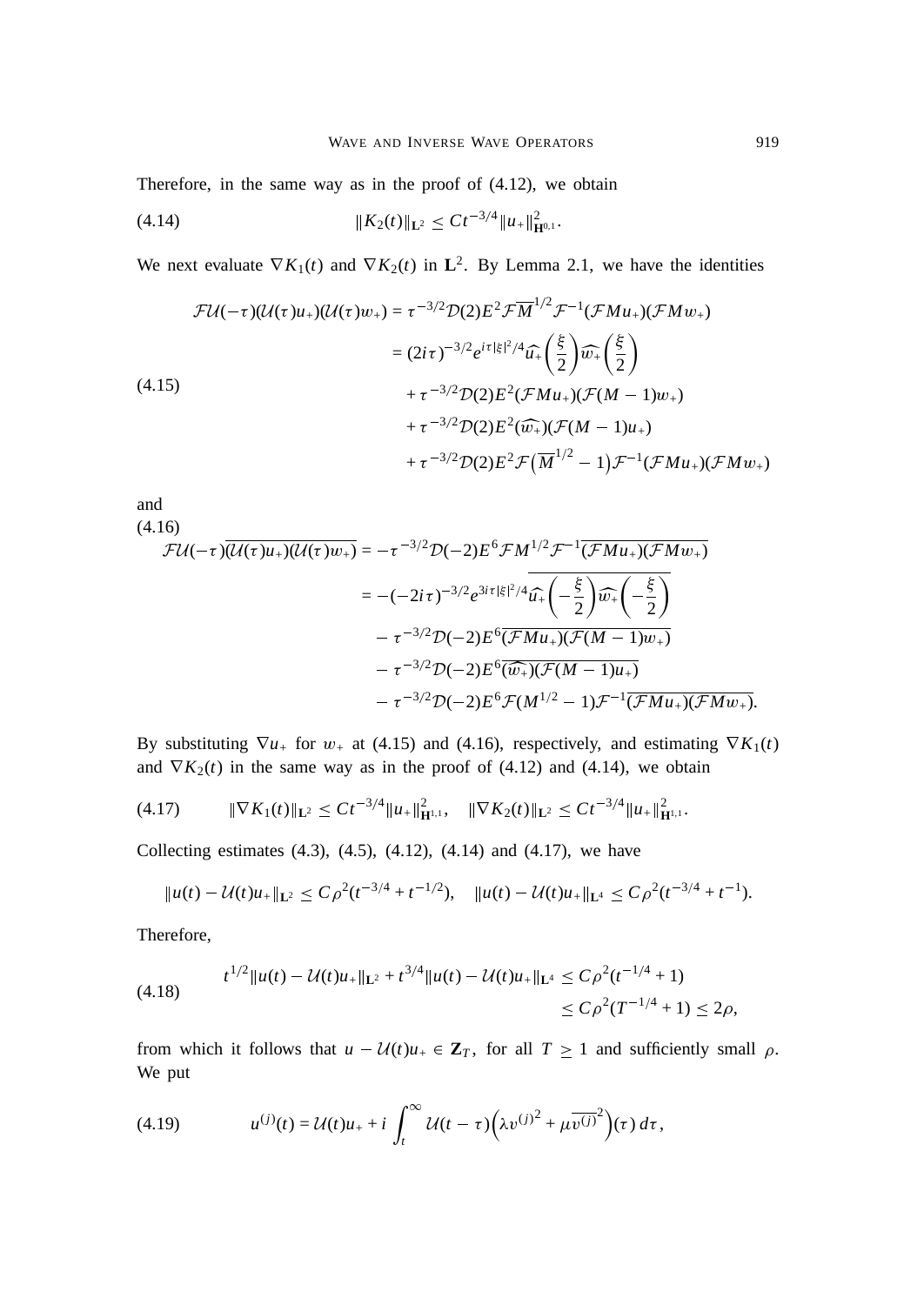where  $v^{(j)} - \mathcal{U}(t)u_+ \in \mathbb{Z}_T$ ,  $j = 1, 2$ . Then we have

$$
(4.20) \t\t\t ||v^{(j)}||_{\mathbf{L}^{4}} \leq ||v^{(j)}(t) - \mathcal{U}(t)u_{+}||_{\mathbf{L}^{4}} + ||\mathcal{U}(t)u_{+}||_{\mathbf{L}^{4}} \leq C\rho t^{-3/4}.
$$

By virtue of (4.20), we obtain

$$
\|u^{(1)}(t) - u^{(2)}(t)\|_{\mathbf{L}^{2}} \leq C \int_{t}^{\infty} \|v^{(1)}(t) - v^{(2)}(t)\|_{\mathbf{L}^{4}} (\|v^{(1)}(t)\|_{\mathbf{L}^{4}} + \|v^{(2)}(t)\|_{\mathbf{L}^{4}}) d\tau
$$
  
(4.21)  

$$
\leq C \sup_{t \in [T,\infty)} t^{3/4} \|v^{(1)}(t) - v^{(2)}(t)\|_{\mathbf{L}^{4}} \int_{t}^{\infty} \rho \tau^{-3/2} d\tau
$$
  

$$
\leq C \rho t^{-1/2} \sup_{t \in [T,\infty)} t^{3/4} \|v^{(1)}(t) - v^{(2)}(t)\|_{\mathbf{L}^{4}},
$$

and

 $(4.22)$ 

$$
\|u^{(1)}(t) - u^{(2)}(t)\|_{\mathbf{L}^{4}} \leq C \int_{t}^{\infty} (\tau - t)^{-3/4} \|v^{(1)}(t) - v^{(2)}(t)\|_{\mathbf{L}^{2}} (\|v^{(1)}(t)\|_{\mathbf{L}^{4}} + \|v^{(2)}(t)\|_{\mathbf{L}^{4}}) d\tau
$$
  
\n
$$
\leq C \sup_{t \in [T,\infty)} t^{1/2} \|v^{(1)}(t) - v^{(2)}(t)\|_{\mathbf{L}^{2}} \int_{t}^{\infty} \rho(\tau - t)^{-3/4} \tau^{-5/4} d\tau
$$
  
\n
$$
\leq C \rho t^{-1} \sup_{t \in [T,\infty)} t^{1/2} \|v^{(1)}(t) - v^{(2)}(t)\|_{\mathbf{L}^{2}}.
$$

It follows from (4.21) and (4.22) that

$$
(4.23) \quad \begin{aligned} t^{1/2} \|u^{(1)}(t) - u^{(2)}(t)\|_{\mathbf{L}^2} + t^{3/4} \|u^{(1)}(t) - u^{(2)}(t)\|_{\mathbf{L}^4} \\ &\leq C\rho t^{-1/4} \sup_{t \in [T,\infty)} t^{1/2} \|v^{(1)}(t) - v^{(2)}(t)\|_{\mathbf{L}^2} + C\rho \sup_{t \in [T,\infty)} t^{3/4} \|v^{(1)}(t) - v^{(2)}(t)\|_{\mathbf{L}^4} .\end{aligned}
$$

For  $v^{(j)} - U(t)u_+ \in \mathbb{Z}_T$  we have estimate (4.23). By contraction mapping principle with (4.18) and (4.23), there exists a unique solution  $u - \mathcal{U}(t)u_+ \in \mathbb{Z}_T$  to (1.5) for any positive time  $T \geq 1$ . This completes the proof of Theorem 1.2.  $\Box$ 

ACKNOWLEDGMENTS. The author would like to express deep gratitude to Professor Nakao Hayashi for his valuable advice, supports and constant encouragements.

#### **References**

- [1] T. Cazenave and F.B. Weissler: *Rapidly decaying solutions of the nonlinear Schrödinger equation*, Comm. Math. Phys. **147** (1992), 75–100.
- [2] J. Ginibre and T. Ozawa: *Long range scattering for nonlinear Schrödinger and Hartree equations in space dimension*  $n \ge 2$ , Comm. Math. Phys. **151** (1993), 619–645.